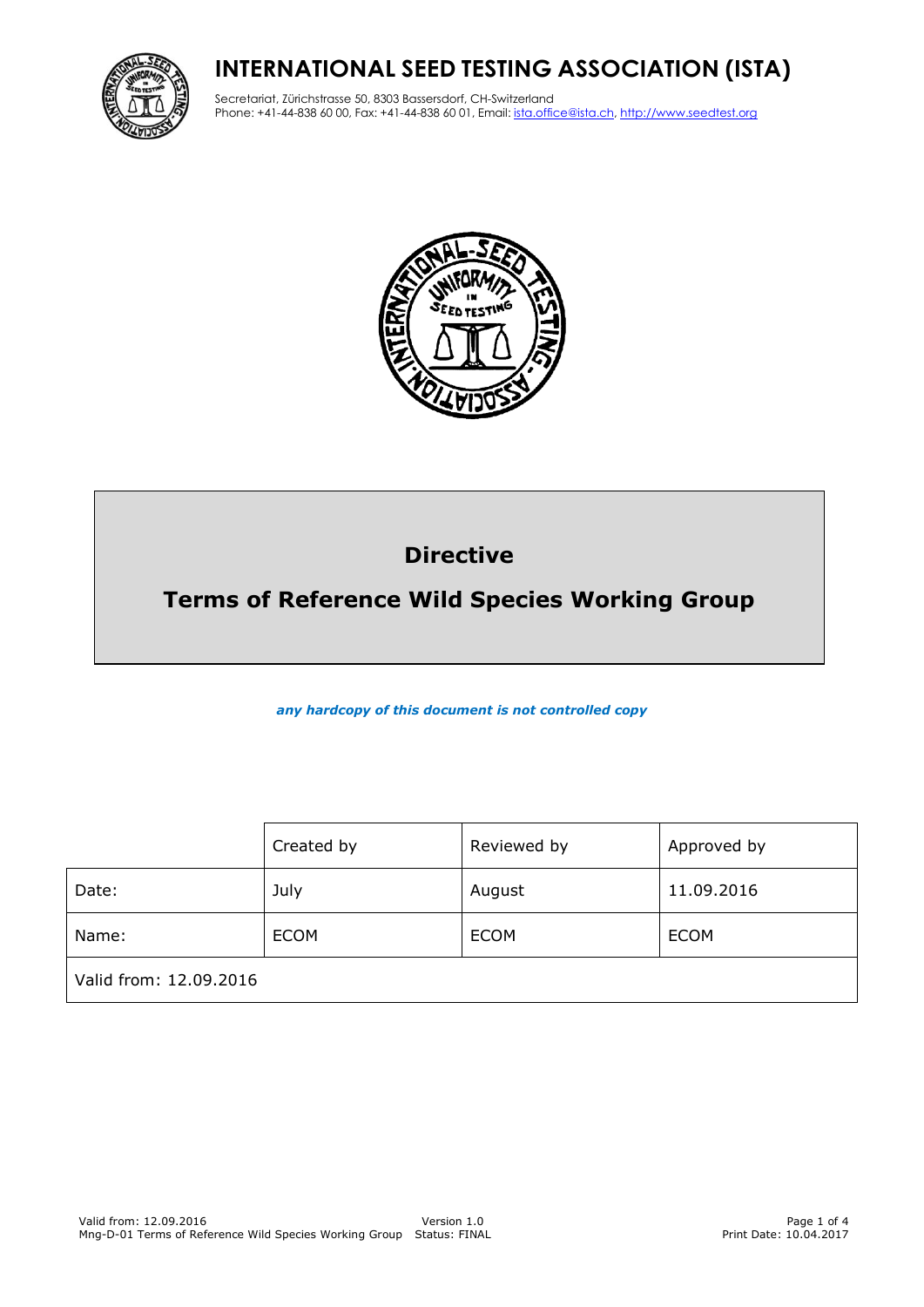### **SCOPE**

This document describes the purpose and structure of the Wild Species Working Group, a collaboration between ISTA, AOSA, SCST and the Royal Botanic Gardens, Kew.

#### **RELATED DOCUMENTS**

Directive TCOM Responsibilities of ISTA Technical Committees TCOM-SOP-04-How to become TCOM member TCOM Application Form

#### **ABBREVIATIONS**

AOSA - Association of Official Seed Analysts ECOM – Executive Committee Kew - Royal Botanic Gardens, Kew SCST - Society of Commercial Seed Technologists TCOM – Technical Committee

#### **BACKGROUND**

There is increasing interest in the use of wild species for both amenity planting and habitat restoration. ISTA has recognised this by introducing the testing of seed mixtures in 2012 Rules. The Flower Seed Committee has extended its scope to the wild flower species and is interested in working to develop methodologies, beginning with the collection of existing methods used by seed analysis laboratories and seed banks. Flowers are a key component of the wild species group. The Forest Tree and Shrub Seed Committee is also active in the field of wild species. However the majority of wild species are not in the ISTA Rules, which are designed for species whose seeds are moving in international trade. While it may not be necessary to include wild species in the Rules nonetheless it would be an advantage to the emerging wild species seed sector to have guidelines for determining the seed viability, germination, purity and moisture content of these species. The three organisations collaborating within this working group have the knowledge, expertise and credibility to develop these guidelines for the sector. The guidelines will be a joint-ISTA-AOSA-SCST-Kew publication with contributors acknowledged as authors/editors/contributors as appropriate.

## **COMPOSITION**

The working group will comprise representatives from ISTA, AOSA, SCST and the Royal Botanic Gardens, Kew. The working group will have a maximum of 12 members with a minimum of two representatives from each organisation. ISTA representatives will be nominated by the ISTA Executive Committee. The ISTA President will be an ex-officio member of the working group and consistent with ISTA practice will not be included in the ISTA membership numbers for the group. The working group will report to the ISTA Executive with reports due for the February and June ISTA Executive Committee Meetings. Reports will also be made to AOSA, SCST and Royal Botanic Gardens (Kew) according to their requirements or in conjunction with the February and June reports to the ISTA Executive (to be discussed with AOSA, SCST and the Royal Botanic Gardens (Kew)), and to the ISTA membership in June during the ISTA Congress/Annual Meeting. The Working Group Chair or Chairs will be elected by the working group members and approved by the three collaborating organisations.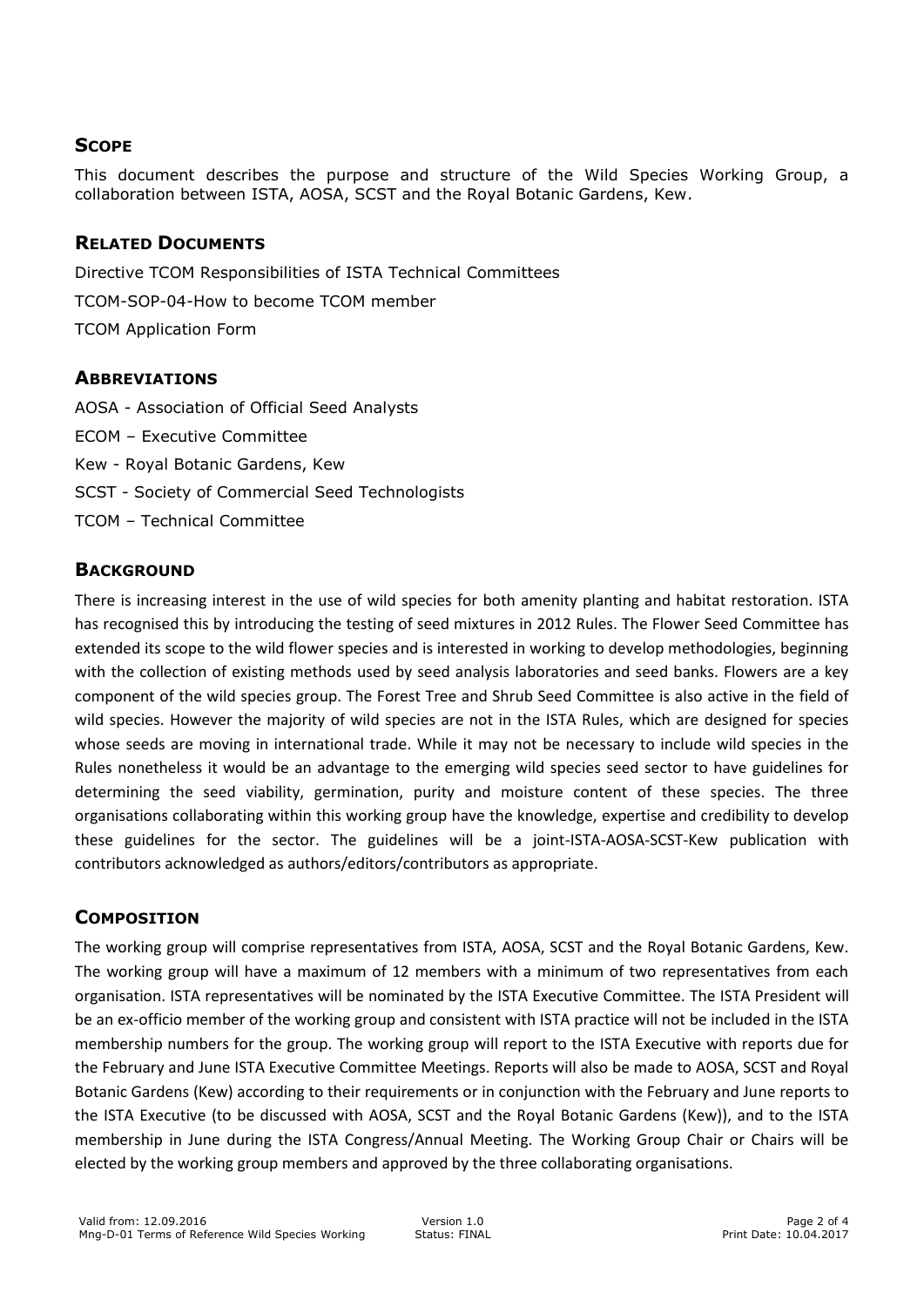The term of the working group will apply from when it is approved by the three collaborating organisations until 30 June 2019 at the end of which the ISTA Executive Committee in liaison with AOSA, SCST and the Royal Botanic Gardens (Kew) will review the mandate of the working group to determine if it will continue and in what form.

### **FINANCIAL SUPPORT FROM ISTA**

The working group will be eligible to apply for financial support from the money allocated within ISTA to support Technical Committee work "TCOM support". Applications will be made on the same terms as for the ISTA Technical Committees. Financial support for travel will normally be restricted to ISTA members of the working group. Applications to the "TCOM support" fund for other activities, e.g., to support peer comparisons, must include an indication of any support, either financial or in-kind, being provided by AOSA and/or SCST and/or the Royal Botanic Gardens (Kew).

Applications for funding by ISTA, AOSA, SCST and Kew to external organisations to support the work of the working group are encouraged.

### **LIAISON WITH OTHER ISTA TECHNICAL COMMITTEES**

The working group will liaise with other ISTA and AOSA-SCST Technical Committees as appropriate. ISTA Committees expected to be liaised with include the Flower Seed, Forest Tree and Shrub Seed, Tetrazolium, Germination, Purity, Vigour and Moisture Committees. AOSA-SCST Technical Committees expected to be liaised with include the Purity, Germination, Tetrazolium, Conservation & Reclamation/Tree & Shrub, Flower Seed, Vigor, and Moisture Committees.

#### **ACTIONS OF THE WORKING GROUP**

- 1. To develop a list of priority species to be included in the guidelines and the tests needed for each of these species.
- 2. To collect existing methods used by seed analysis laboratories and seed banks and, where applicable, use these to develop standardised guidelines for viability (using tetrazolium), germination (including recommendations for alleviating dormancy), purity and moisture content assessment of seed of wild species. Guidelines could be standardised by peer comparisons between the organisations involved.
- 3. To collate the guidelines in a wild species handbook with an introductory chapter followed by working sheets for each species, genus or group of species.
- 4. To provide recognition for the guidelines when used to assess seed quality by including "tested according to ISTA/AOSA/SCST/Kew guidelines" on test reports.